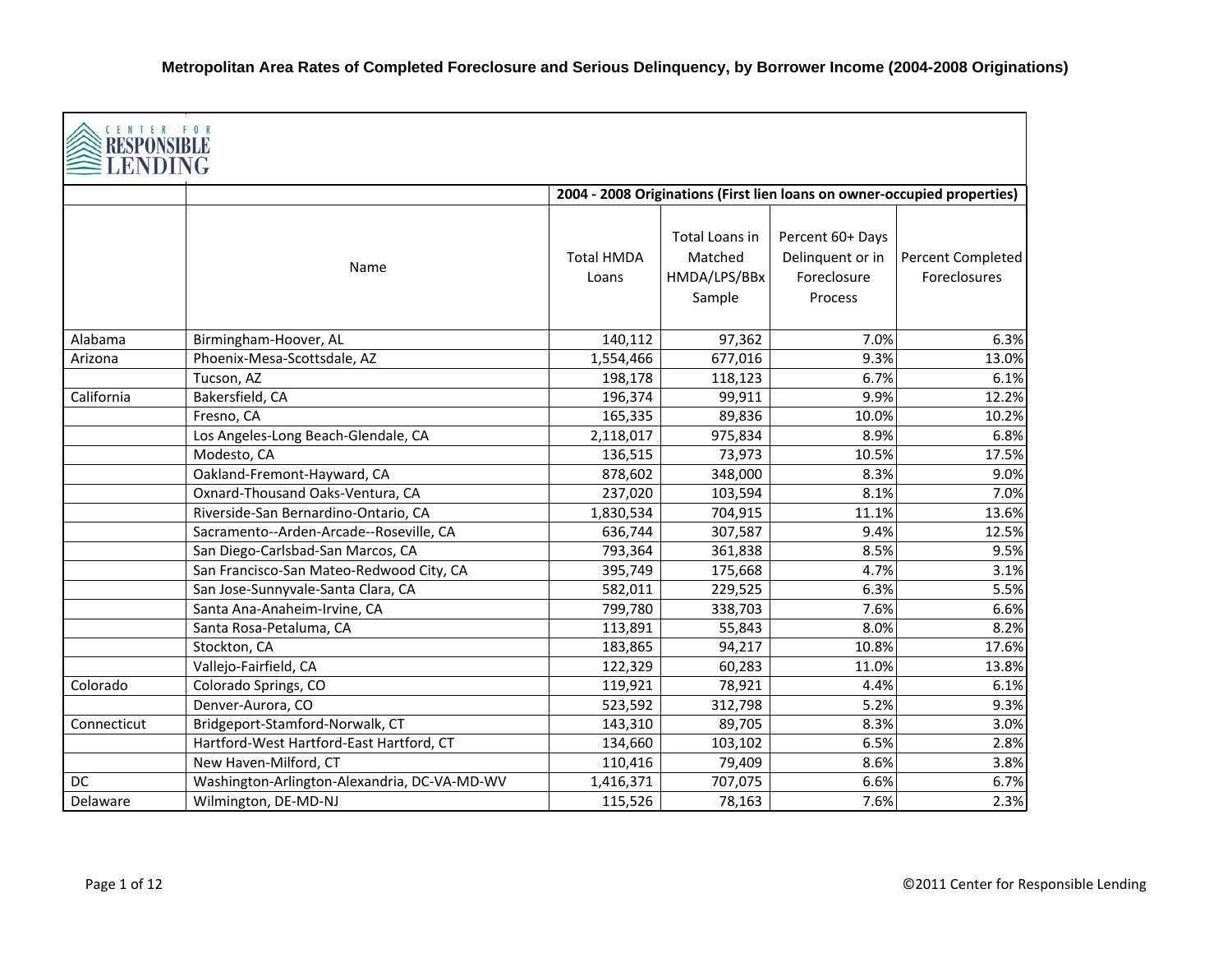|             | <b>CENTER FOR</b><br>RESPONSIBLI<br>LENDING  |                   |                                                                |                                      |                |                                                                |                                      |  |  |  |
|-------------|----------------------------------------------|-------------------|----------------------------------------------------------------|--------------------------------------|----------------|----------------------------------------------------------------|--------------------------------------|--|--|--|
|             |                                              |                   | Low-Income                                                     |                                      |                | <b>Moderate Income</b>                                         |                                      |  |  |  |
|             | Name                                         | Share of<br>Loans | Percent 60+ Days<br>Delinquent or in<br>Foreclosure<br>Process | Percent<br>Completed<br>Foreclosures | Share of Loans | Percent 60+ Days<br>Delinquent or in<br>Foreclosure<br>Process | Percent<br>Completed<br>Foreclosures |  |  |  |
| Alabama     | Birmingham-Hoover, AL                        | 8.6%              | 11.1%                                                          | 12.6%                                | 22.6%          | 9.4%                                                           | 8.7%                                 |  |  |  |
| Arizona     | Phoenix-Mesa-Scottsdale, AZ                  | 4.8%              | 7.2%                                                           | 7.8%                                 | 19.8%          | 9.6%                                                           | 12.2%                                |  |  |  |
|             | Tucson, AZ                                   | 4.6%              | 5.4%                                                           | 4.1%                                 | 17.2%          | 7.3%                                                           | 5.8%                                 |  |  |  |
| California  | Bakersfield, CA                              | 2.3%              | 4.7%                                                           | 3.1%                                 | 10.9%          | 7.4%                                                           | 5.5%                                 |  |  |  |
|             | Fresno, CA                                   | 2.1%              | 4.8%                                                           | 3.3%                                 | 10.4%          | 7.8%                                                           | 4.7%                                 |  |  |  |
|             | Los Angeles-Long Beach-Glendale, CA          | 0.9%              | 2.8%                                                           | 1.5%                                 | 5.3%           | 4.1%                                                           | 1.8%                                 |  |  |  |
|             | Modesto, CA                                  | 1.9%              | 5.5%                                                           | 3.1%                                 | 9.1%           | 7.6%                                                           | 6.3%                                 |  |  |  |
|             | Oakland-Fremont-Hayward, CA                  | 1.9%              | 3.2%                                                           | 1.9%                                 | 10.1%          | 6.1%                                                           | 4.4%                                 |  |  |  |
|             | Oxnard-Thousand Oaks-Ventura, CA             | 1.9%              | 2.6%                                                           | 1.3%                                 | 9.7%           | 4.4%                                                           | 2.1%                                 |  |  |  |
|             | Riverside-San Bernardino-Ontario, CA         | 1.8%              | 5.0%                                                           | 3.4%                                 | 9.5%           | 6.9%                                                           | 4.9%                                 |  |  |  |
|             | Sacramento--Arden-Arcade--Roseville, CA      | 2.5%              | 4.7%                                                           | 3.5%                                 | 13.0%          | 7.1%                                                           | 7.3%                                 |  |  |  |
|             | San Diego-Carlsbad-San Marcos, CA            | 1.3%              | 2.7%                                                           | 1.7%                                 | 6.5%           | 4.9%                                                           | 3.9%                                 |  |  |  |
|             | San Francisco-San Mateo-Redwood City, CA     | 1.7%              | 1.4%                                                           | 0.5%                                 | 7.1%           | 2.2%                                                           | 1.0%                                 |  |  |  |
|             | San Jose-Sunnyvale-Santa Clara, CA           | 1.9%              | 2.0%                                                           | 1.1%                                 | 9.7%           | 4.3%                                                           | 2.4%                                 |  |  |  |
|             | Santa Ana-Anaheim-Irvine, CA                 | 1.7%              | 2.3%                                                           | 0.9%                                 | 9.1%           | 3.8%                                                           | 2.2%                                 |  |  |  |
|             | Santa Rosa-Petaluma, CA                      | 2.1%              | 2.1%                                                           | 1.6%                                 | 9.4%           | 4.1%                                                           | 2.6%                                 |  |  |  |
|             | Stockton, CA                                 | 1.7%              | 4.6%                                                           | 3.7%                                 | 8.8%           | 7.3%                                                           | 6.5%                                 |  |  |  |
|             | Vallejo-Fairfield, CA                        | 2.1%              | 4.9%                                                           | 3.7%                                 | 12.0%          | 7.3%                                                           | 6.3%                                 |  |  |  |
| Colorado    | Colorado Springs, CO                         | 6.2%              | 4.7%                                                           | 7.1%                                 | 22.8%          | 5.3%                                                           | 8.2%                                 |  |  |  |
|             | Denver-Aurora, CO                            | 7.0%              | 5.6%                                                           | 12.2%                                | 24.9%          | 6.2%                                                           | 13.3%                                |  |  |  |
| Connecticut | Bridgeport-Stamford-Norwalk, CT              | 6.5%              | 8.7%                                                           | 2.9%                                 | 20.5%          | 10.2%                                                          | 3.7%                                 |  |  |  |
|             | Hartford-West Hartford-East Hartford, CT     | 9.0%              | 7.8%                                                           | 3.1%                                 | 28.7%          | 8.2%                                                           | 3.5%                                 |  |  |  |
|             | New Haven-Milford, CT                        | 6.6%              | 8.3%                                                           | 4.2%                                 | 26.6%          | 9.7%                                                           | 4.3%                                 |  |  |  |
| DC          | Washington-Arlington-Alexandria, DC-VA-MD-WV | 6.7%              | 6.2%                                                           | 3.2%                                 | 22.6%          | 7.3%                                                           | 5.5%                                 |  |  |  |
| Delaware    | Wilmington, DE-MD-NJ                         | 9.4%              | 9.8%                                                           | 3.0%                                 | 27.6%          | 8.7%                                                           | 2.6%                                 |  |  |  |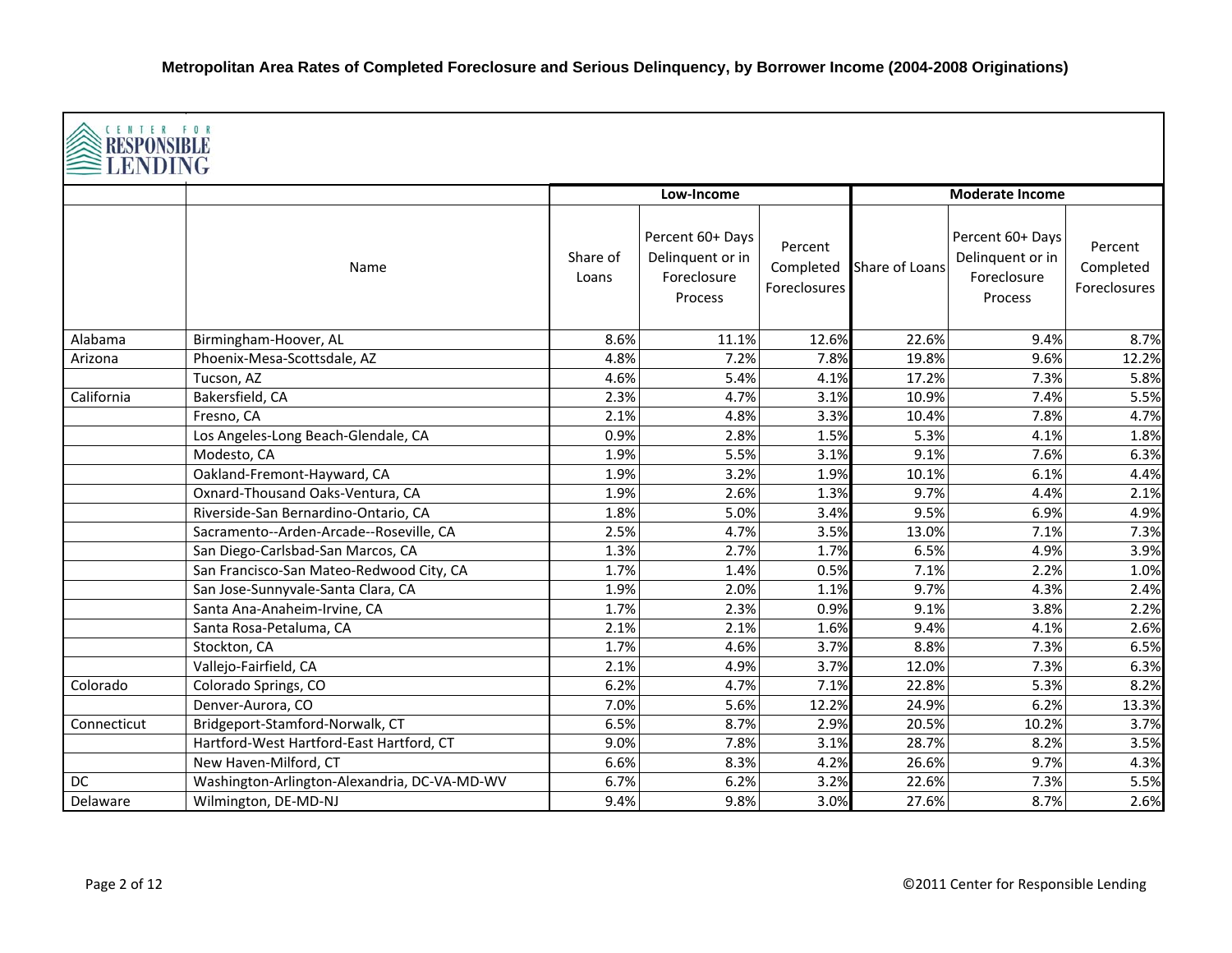| CENTER FOR<br><b>RESPONSIBLE</b><br><b>≧LENDING</b> |                                              |                |                                                                |                                      |                |                                                                |                                      |  |  |
|-----------------------------------------------------|----------------------------------------------|----------------|----------------------------------------------------------------|--------------------------------------|----------------|----------------------------------------------------------------|--------------------------------------|--|--|
|                                                     |                                              |                | <b>Middle Income</b>                                           |                                      |                | Higher-Income                                                  |                                      |  |  |
|                                                     | Name                                         | Share of Loans | Percent 60+ Days<br>Delinquent or in<br>Foreclosure<br>Process | Percent<br>Completed<br>Foreclosures | Share of Loans | Percent 60+ Days<br>Delinquent or in<br>Foreclosure<br>Process | Percent<br>Completed<br>Foreclosures |  |  |
| Alabama                                             | Birmingham-Hoover, AL                        | 26.1%          | 7.3%                                                           | 6.2%                                 | 38.8%          | 4.6%                                                           | 3.6%                                 |  |  |
| Arizona                                             | Phoenix-Mesa-Scottsdale, AZ                  | 27.6%          | 10.0%                                                          | 14.8%                                | 41.3%          | 9.1%                                                           | 12.6%                                |  |  |
|                                                     | Tucson, AZ                                   | 27.4%          | 7.6%                                                           | 6.9%                                 | 45.5%          | 6.1%                                                           | 5.9%                                 |  |  |
| California                                          | Bakersfield, CA                              | 23.9%          | 9.3%                                                           | 9.6%                                 | 58.9%          | 10.9%                                                          | 14.9%                                |  |  |
|                                                     | Fresno, CA                                   | 23.4%          | 10.2%                                                          | 8.3%                                 | 60.3%          | 10.4%                                                          | 12.2%                                |  |  |
|                                                     | Los Angeles-Long Beach-Glendale, CA          | 16.3%          | 6.1%                                                           | 3.4%                                 | 73.1%          | 10.0%                                                          | 8.0%                                 |  |  |
|                                                     | Modesto, CA                                  | 24.6%          | 9.5%                                                           | 12.2%                                | 60.7%          | 11.5%                                                          | 21.8%                                |  |  |
|                                                     | Oakland-Fremont-Hayward, CA                  | 24.8%          | 8.3%                                                           | 8.6%                                 | 59.2%          | 8.9%                                                           | 10.2%                                |  |  |
|                                                     | Oxnard-Thousand Oaks-Ventura, CA             | 23.1%          | 6.9%                                                           | 5.1%                                 | 61.1%          | 9.3%                                                           | 8.7%                                 |  |  |
|                                                     | Riverside-San Bernardino-Ontario, CA         | 23.2%          | 9.2%                                                           | 8.9%                                 | 61.4%          | 12.7%                                                          | 17.0%                                |  |  |
|                                                     | Sacramento--Arden-Arcade--Roseville, CA      | 27.4%          | 9.3%                                                           | 12.6%                                | 53.1%          | 10.3%                                                          | 14.2%                                |  |  |
|                                                     | San Diego-Carlsbad-San Marcos, CA            | 18.7%          | 7.3%                                                           | 7.4%                                 | 69.1%          | 9.3%                                                           | 10.7%                                |  |  |
|                                                     | San Francisco-San Mateo-Redwood City, CA     | 16.8%          | 3.7%                                                           | 2.1%                                 | 69.9%          | 5.3%                                                           | 3.7%                                 |  |  |
|                                                     | San Jose-Sunnyvale-Santa Clara, CA           | 24.9%          | 6.0%                                                           | 5.0%                                 | 60.2%          | 6.9%                                                           | 6.4%                                 |  |  |
|                                                     | Santa Ana-Anaheim-Irvine, CA                 | 20.7%          | 5.9%                                                           | 4.7%                                 | 64.4%          | 8.8%                                                           | 7.9%                                 |  |  |
|                                                     | Santa Rosa-Petaluma, CA                      | 23.3%          | 6.7%                                                           | 6.0%                                 | 59.8%          | 9.4%                                                           | 10.3%                                |  |  |
|                                                     | Stockton, CA                                 | 22.4%          | 9.9%                                                           | 12.0%                                | 63.4%          | 11.9%                                                          | 21.5%                                |  |  |
|                                                     | Vallejo-Fairfield, CA                        | 29.3%          | 9.9%                                                           | 11.2%                                | 52.8%          | 12.8%                                                          | 17.4%                                |  |  |
| Colorado                                            | Colorado Springs, CO                         | 28.5%          | 4.5%                                                           | 6.3%                                 | 35.4%          | 3.8%                                                           | 4.5%                                 |  |  |
|                                                     | Denver-Aurora, CO                            | 27.5%          | 5.4%                                                           | 9.2%                                 | 34.3%          | 4.1%                                                           | 5.4%                                 |  |  |
| Connecticut                                         | Bridgeport-Stamford-Norwalk, CT              | 24.6%          | 10.2%                                                          | 3.9%                                 | 43.5%          | 6.2%                                                           | 2.1%                                 |  |  |
|                                                     | Hartford-West Hartford-East Hartford, CT     | 29.9%          | 6.8%                                                           | 3.0%                                 | 28.4%          | 4.1%                                                           | 1.9%                                 |  |  |
|                                                     | New Haven-Milford, CT                        | 31.4%          | 9.5%                                                           | 4.2%                                 | 31.5%          | 6.8%                                                           | 2.8%                                 |  |  |
| DC                                                  | Washington-Arlington-Alexandria, DC-VA-MD-WV | 30.7%          | 7.2%                                                           | 8.0%                                 | 34.6%          | 5.7%                                                           | 6.5%                                 |  |  |
| Delaware                                            | Wilmington, DE-MD-NJ                         | 29.0%          | 7.6%                                                           | 2.3%                                 | 29.2%          | 5.8%                                                           | 1.9%                                 |  |  |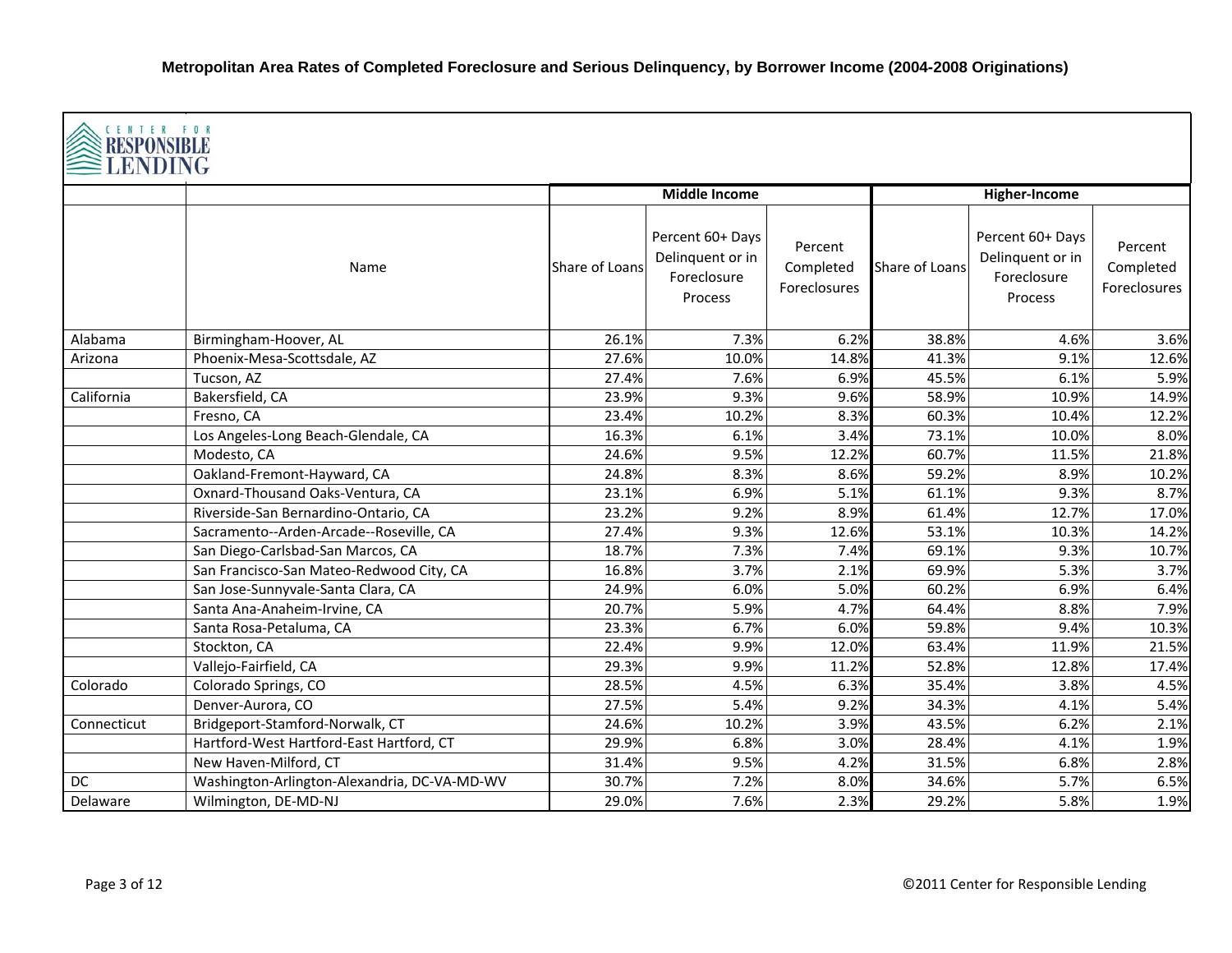| <b>CENTER FOR</b><br>RESPONS<br><b>LENDING</b> |                                                   |                            |                                                     |                                                                          |                                   |
|------------------------------------------------|---------------------------------------------------|----------------------------|-----------------------------------------------------|--------------------------------------------------------------------------|-----------------------------------|
|                                                |                                                   |                            |                                                     | 2004 - 2008 Originations (First lien loans on owner-occupied properties) |                                   |
|                                                | Name                                              | <b>Total HMDA</b><br>Loans | Total Loans in<br>Matched<br>HMDA/LPS/BBx<br>Sample | Percent 60+ Days<br>Delinquent or in<br>Foreclosure<br>Process           | Percent Completed<br>Foreclosures |
| Florida                                        | Bradenton-Sarasota-Venice, FL                     | 119,137                    | 76,818                                              | 17.1%                                                                    | 8.3%                              |
|                                                | Cape Coral-Fort Myers, FL                         | 156,984                    | 82,678                                              | 16.5%                                                                    | 18.9%                             |
|                                                | Deltona-Daytona Beach-Ormond Beach, FL            | 108,467                    | 56,760                                              | 16.2%                                                                    | 7.3%                              |
|                                                | Fort Lauderdale-Pompano Beach-Deerfield Beach, FL | 513,754                    | 260,521                                             | 19.4%                                                                    | 10.0%                             |
|                                                | Jacksonville, FL                                  | 234,848                    | 146,891                                             | 13.7%                                                                    | 5.9%                              |
|                                                | Miami-Miami Beach-Kendall, FL                     | 593,398                    | 294,413                                             | 23.4%                                                                    | 9.0%                              |
|                                                | Orlando-Kissimmee, FL                             | 495,478                    | 271,053                                             | 17.5%                                                                    | 8.8%                              |
|                                                | Palm Bay-Melbourne-Titusville, FL                 | 110,880                    | 67,824                                              | 15.4%                                                                    | 7.3%                              |
|                                                | Port St. Lucie, FL                                | 116,259                    | 56,094                                              | 18.7%                                                                    | 10.8%                             |
|                                                | Tampa-St. Petersburg-Clearwater, FL               | 508,670                    | 308,927                                             | 15.8%                                                                    | 6.7%                              |
|                                                | West Palm Beach-Boca Raton-Boynton Beach, FL      | 283,486                    | 162,802                                             | 18.8%                                                                    | 7.2%                              |
| Georgia                                        | Atlanta-Sandy Springs-Marietta, GA                | 1,232,234                  | 643,611                                             | 9.6%                                                                     | 9.2%                              |
| Hawaii                                         | Honolulu, HI                                      | 94,672                     | 67,077                                              | 4.8%                                                                     | 2.0%                              |
| Idaho                                          | Boise City-Nampa, ID                              | 157,166                    | 82,876                                              | 6.2%                                                                     | 6.4%                              |
| Illinois                                       | Chicago-Naperville-Joliet, IL                     | 1,782,484                  | 980,852                                             | 9.4%                                                                     | 5.3%                              |
|                                                | Lake County-Kenosha County, IL-WI                 | 204,648                    | 111,139                                             | 7.7%                                                                     | 4.6%                              |
| Indiana                                        | Indianapolis-Carmel, IN                           | 270,929                    | 178,240                                             | 7.5%                                                                     | 6.3%                              |
|                                                | Gary, IN                                          | 90,795                     | 62,439                                              | 9.6%                                                                     | 4.5%                              |
| lowa                                           | Des Moines-West Des Moines, IA                    | 82,411                     | 57,925                                              | 6.0%                                                                     | 4.3%                              |
| Kentucky                                       | Louisville/Jefferson County, KY-IN                | 148,350                    | 106,527                                             | 6.6%                                                                     | 4.7%                              |
| Louisiana                                      | New Orleans-Metairie-Kenner, LA                   | 112,926                    | 83,453                                              | 9.1%                                                                     | 4.2%                              |
|                                                | Baton Rouge, LA                                   | 79,444                     | 56,083                                              | 7.4%                                                                     | 2.7%                              |
| Massachusetts                                  | Peabody-Essex, MA                                 | 101,636                    | 70,813                                              | 6.7%                                                                     | 4.9%                              |
|                                                | Boston-Quincy, MA                                 | 248,403                    | 170,767                                             | 6.5%                                                                     | 3.9%                              |
|                                                | Cambridge-Newton-Framingham, MA                   | 187,370                    | 129,055                                             | 4.6%                                                                     | 3.1%                              |
|                                                | Worcester, MA                                     | 91,767                     | 69,684                                              | 7.9%                                                                     | 5.5%                              |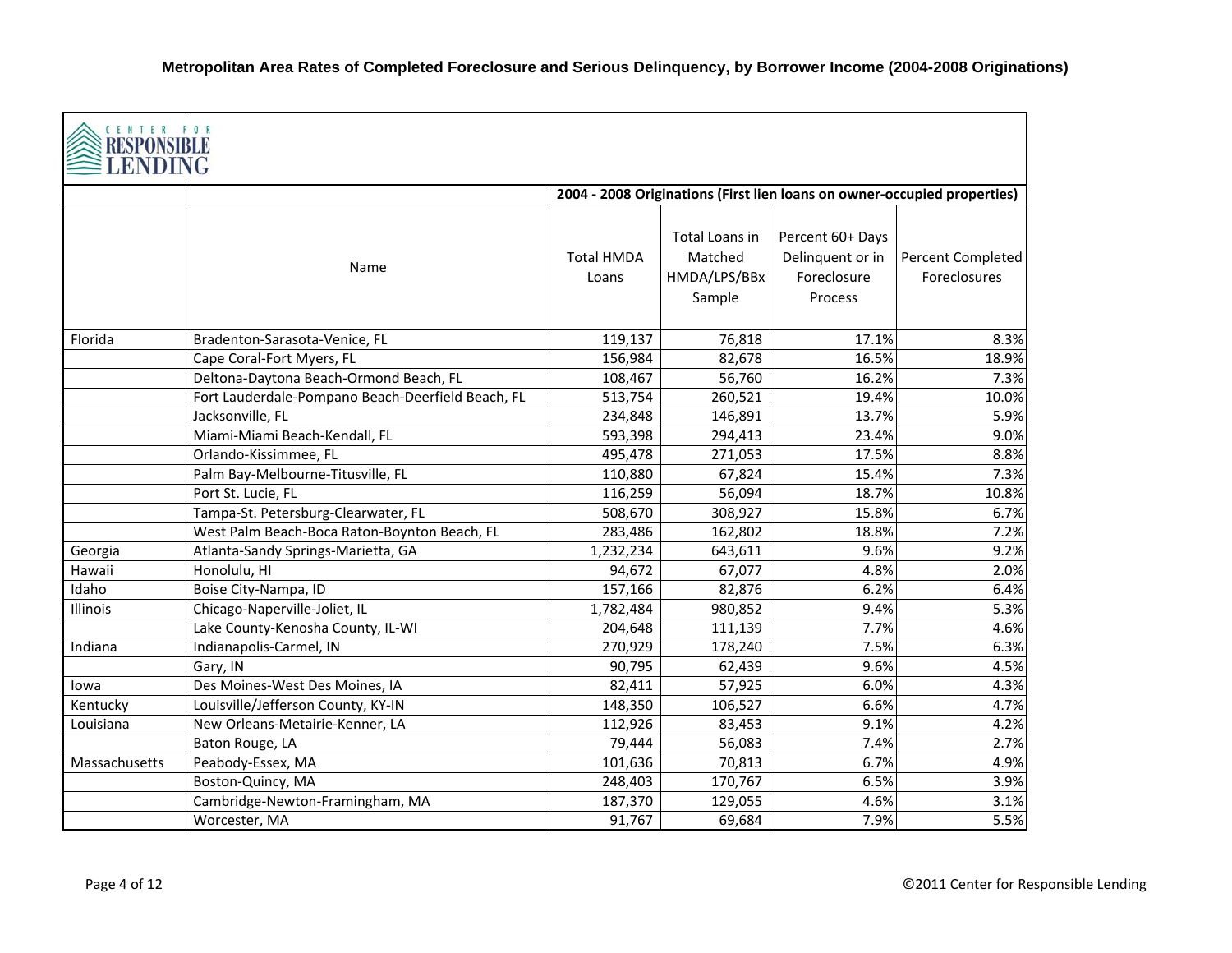|               | <b>CENTER FOR</b><br><b>RESPONSIBLI</b><br>LENDING |                   |                                                                |                                      |                |                                                                |                                             |  |  |  |
|---------------|----------------------------------------------------|-------------------|----------------------------------------------------------------|--------------------------------------|----------------|----------------------------------------------------------------|---------------------------------------------|--|--|--|
|               |                                                    |                   | Low-Income                                                     |                                      |                | <b>Moderate Income</b>                                         |                                             |  |  |  |
|               | Name                                               | Share of<br>Loans | Percent 60+ Days<br>Delinquent or in<br>Foreclosure<br>Process | Percent<br>Completed<br>Foreclosures | Share of Loans | Percent 60+ Days<br>Delinquent or in<br>Foreclosure<br>Process | Percent<br>Completed<br><b>Foreclosures</b> |  |  |  |
| Florida       | Bradenton-Sarasota-Venice, FL                      | 4.3%              | 11.6%                                                          | 4.3%                                 | 17.7%          | 15.8%                                                          | 6.5%                                        |  |  |  |
|               | Cape Coral-Fort Myers, FL                          | 3.2%              | 11.3%                                                          | 7.8%                                 | 14.7%          | 14.0%                                                          | 12.8%                                       |  |  |  |
|               | Deltona-Daytona Beach-Ormond Beach, FL             | 4.9%              | 11.2%                                                          | 4.6%                                 | 19.2%          | 15.3%                                                          | 6.1%                                        |  |  |  |
|               | Fort Lauderdale-Pompano Beach-Deerfield Beach, FL  | 3.5%              | 11.6%                                                          | 5.0%                                 | 15.2%          | 15.6%                                                          | 7.2%                                        |  |  |  |
|               | Jacksonville, FL                                   | 6.7%              | 14.9%                                                          | 8.0%                                 | 22.9%          | 15.4%                                                          | 6.9%                                        |  |  |  |
|               | Miami-Miami Beach-Kendall, FL                      | 1.0%              | 8.8%                                                           | 2.3%                                 | 7.1%           | 13.8%                                                          | 3.8%                                        |  |  |  |
|               | Orlando-Kissimmee, FL                              | 4.4%              | 11.8%                                                          | 4.3%                                 | 17.5%          | 15.9%                                                          | 6.6%                                        |  |  |  |
|               | Palm Bay-Melbourne-Titusville, FL                  | 7.1%              | 11.7%                                                          | 4.5%                                 | 21.1%          | 16.4%                                                          | 7.0%                                        |  |  |  |
|               | Port St. Lucie, FL                                 | 3.6%              | 11.5%                                                          | 4.1%                                 | 14.8%          | 15.3%                                                          | 7.1%                                        |  |  |  |
|               | Tampa-St. Petersburg-Clearwater, FL                | 4.9%              | 12.5%                                                          | 4.8%                                 | 18.4%          | 15.8%                                                          | 6.1%                                        |  |  |  |
|               | West Palm Beach-Boca Raton-Boynton Beach, FL       | 4.4%              | 13.1%                                                          | 3.8%                                 | 16.7%          | 16.7%                                                          | 5.3%                                        |  |  |  |
| Georgia       | Atlanta-Sandy Springs-Marietta, GA                 | 8.7%              | 11.6%                                                          | 11.7%                                | 27.2%          | 11.9%                                                          | 11.5%                                       |  |  |  |
| Hawaii        | Honolulu, HI                                       | 2.8%              | 1.9%                                                           | 0.8%                                 | 14.5%          | 3.5%                                                           | 1.0%                                        |  |  |  |
| Idaho         | Boise City-Nampa, ID                               | 7.2%              | 5.1%                                                           | 5.0%                                 | 22.6%          | 6.3%                                                           | 6.3%                                        |  |  |  |
| Illinois      | Chicago-Naperville-Joliet, IL                      | 5.2%              | 9.5%                                                           | 5.4%                                 | 21.2%          | 10.8%                                                          | 6.0%                                        |  |  |  |
|               | Lake County-Kenosha County, IL-WI                  | 9.1%              | 9.4%                                                           | 6.7%                                 | 23.5%          | 10.1%                                                          | 6.8%                                        |  |  |  |
| Indiana       | Indianapolis-Carmel, IN                            | 12.8%             | 10.5%                                                          | 11.6%                                | 26.8%          | 9.3%                                                           | 8.3%                                        |  |  |  |
|               | Gary, IN                                           | 9.3%              | 12.3%                                                          | 7.9%                                 | 25.3%          | 11.4%                                                          | 6.1%                                        |  |  |  |
| lowa          | Des Moines-West Des Moines, IA                     | 14.1%             | 9.5%                                                           | 7.6%                                 | 29.0%          | 7.4%                                                           | 5.5%                                        |  |  |  |
| Kentucky      | Louisville/Jefferson County, KY-IN                 | 10.1%             | 8.9%                                                           | 7.4%                                 | 25.3%          | 8.7%                                                           | 6.2%                                        |  |  |  |
| Louisiana     | New Orleans-Metairie-Kenner, LA                    | 5.7%              | 11.2%                                                          | 5.3%                                 | 18.4%          | 11.0%                                                          | 5.0%                                        |  |  |  |
|               | Baton Rouge, LA                                    | 7.6%              | 12.4%                                                          | 4.8%                                 | 21.1%          | 9.5%                                                           | 3.4%                                        |  |  |  |
| Massachusetts | Peabody-Essex, MA                                  | 4.9%              | 5.7%                                                           | 3.8%                                 | 21.1%          | 7.1%                                                           | 4.9%                                        |  |  |  |
|               | Boston-Quincy, MA                                  | 3.7%              | 5.6%                                                           | 2.5%                                 | 18.7%          | 6.8%                                                           | 3.6%                                        |  |  |  |
|               | Cambridge-Newton-Framingham, MA                    | 6.2%              | 4.6%                                                           | 3.1%                                 | 21.0%          | 5.8%                                                           | 3.8%                                        |  |  |  |
|               | Worcester, MA                                      | 5.2%              | 8.4%                                                           | 5.0%                                 | 23.1%          | 9.2%                                                           | 6.1%                                        |  |  |  |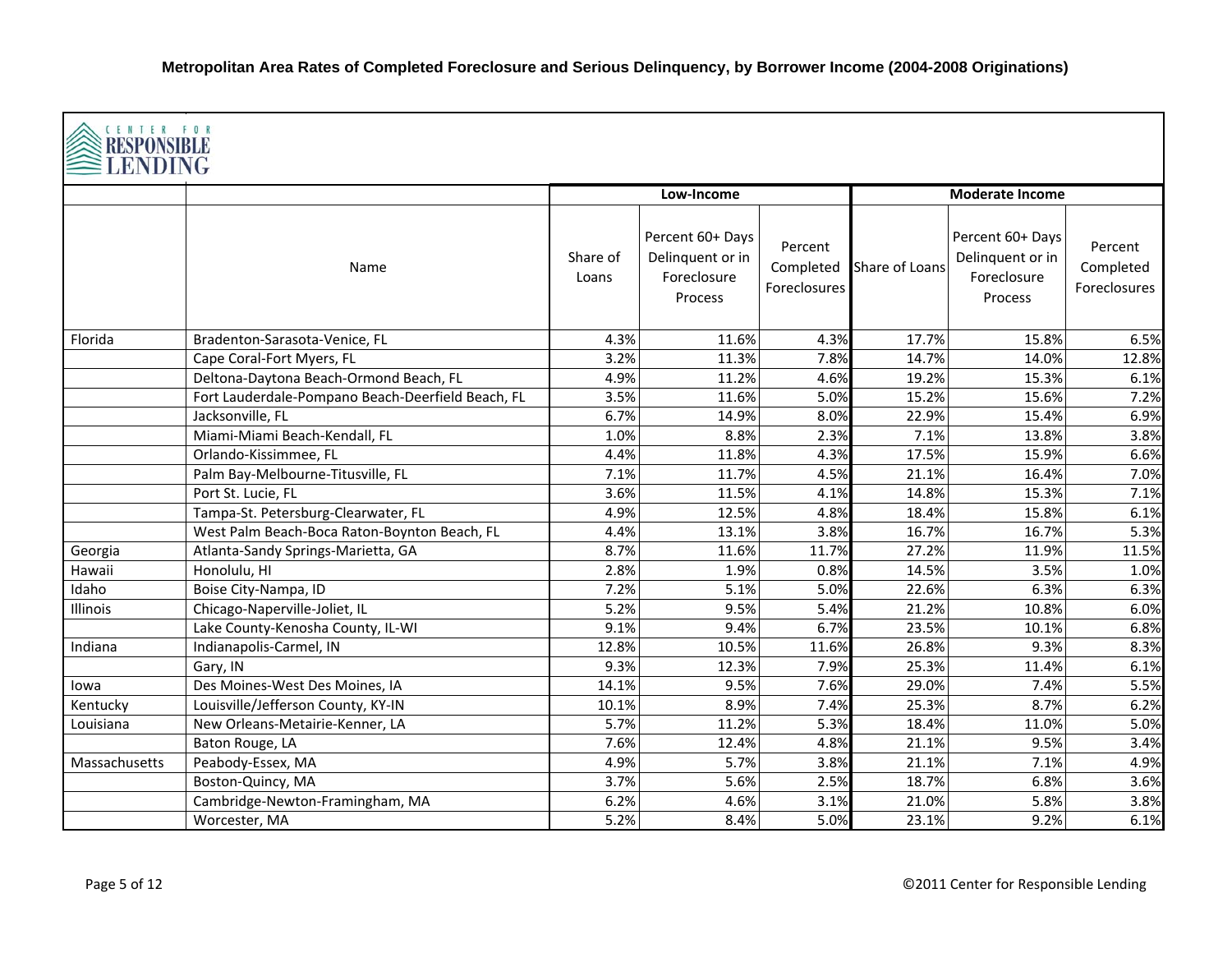|                 | <b>CENTER FOR</b><br><b>RESPONSIBLE</b><br><b>LENDING</b> |                |                                                                |                                      |                |                                                                |                                      |  |  |  |
|-----------------|-----------------------------------------------------------|----------------|----------------------------------------------------------------|--------------------------------------|----------------|----------------------------------------------------------------|--------------------------------------|--|--|--|
|                 |                                                           |                | <b>Middle Income</b>                                           |                                      |                | <b>Higher-Income</b>                                           |                                      |  |  |  |
|                 | Name                                                      | Share of Loans | Percent 60+ Days<br>Delinquent or in<br>Foreclosure<br>Process | Percent<br>Completed<br>Foreclosures | Share of Loans | Percent 60+ Days<br>Delinquent or in<br>Foreclosure<br>Process | Percent<br>Completed<br>Foreclosures |  |  |  |
| Florida         | Bradenton-Sarasota-Venice, FL                             | 26.3%          | 18.3%                                                          | 8.8%                                 | 44.6%          | 17.2%                                                          | 8.9%                                 |  |  |  |
|                 | Cape Coral-Fort Myers, FL                                 | 27.1%          | 17.0%                                                          | 19.7%                                | 47.4%          | 17.3%                                                          | 21.2%                                |  |  |  |
|                 | Deltona-Daytona Beach-Ormond Beach, FL                    | 28.6%          | 16.7%                                                          | 7.6%                                 | 41.1%          | 16.8%                                                          | 7.8%                                 |  |  |  |
|                 | Fort Lauderdale-Pompano Beach-Deerfield Beach, FL         | 26.6%          | 19.7%                                                          | 10.4%                                | 48.8%          | 21.1%                                                          | 11.2%                                |  |  |  |
|                 | Jacksonville, FL                                          | 27.9%          | 14.5%                                                          | 5.9%                                 | 37.0%          | 12.0%                                                          | 4.9%                                 |  |  |  |
|                 | Miami-Miami Beach-Kendall, FL                             | 20.2%          | 19.7%                                                          | 6.4%                                 | 65.9%          | 25.9%                                                          | 10.6%                                |  |  |  |
|                 | Orlando-Kissimmee, FL                                     | 27.6%          | 18.3%                                                          | 9.0%                                 | 43.3%          | 18.1%                                                          | 9.7%                                 |  |  |  |
|                 | Palm Bay-Melbourne-Titusville, FL                         | 27.8%          | 16.7%                                                          | 8.1%                                 | 37.9%          | 14.5%                                                          | 7.2%                                 |  |  |  |
|                 | Port St. Lucie, FL                                        | 27.6%          | 19.0%                                                          | 10.7%                                | 46.2%          | 19.8%                                                          | 12.5%                                |  |  |  |
|                 | Tampa-St. Petersburg-Clearwater, FL                       | 26.9%          | 16.9%                                                          | 7.2%                                 | 43.7%          | 15.5%                                                          | 6.7%                                 |  |  |  |
|                 | West Palm Beach-Boca Raton-Boynton Beach, FL              | 25.1%          | 20.0%                                                          | 7.7%                                 | 46.5%          | 19.4%                                                          | 7.9%                                 |  |  |  |
| Georgia         | Atlanta-Sandy Springs-Marietta, GA                        | 26.1%          | 9.8%                                                           | 9.6%                                 | 32.7%          | 6.6%                                                           | 6.3%                                 |  |  |  |
| Hawaii          | Honolulu, HI                                              | 29.1%          | 4.8%                                                           | 1.7%                                 | 49.8%          | 5.3%                                                           | 2.4%                                 |  |  |  |
| Idaho           | Boise City-Nampa, ID                                      | 29.1%          | 6.6%                                                           | 6.7%                                 | 36.3%          | 6.1%                                                           | 6.4%                                 |  |  |  |
| <b>Illinois</b> | Chicago-Naperville-Joliet, IL                             | 30.4%          | 10.6%                                                          | 6.2%                                 | 38.0%          | 7.5%                                                           | 4.3%                                 |  |  |  |
|                 | Lake County-Kenosha County, IL-WI                         | 26.6%          | 7.8%                                                           | 4.5%                                 | 35.7%          | 5.3%                                                           | 2.7%                                 |  |  |  |
| Indiana         | Indianapolis-Carmel, IN                                   | 24.8%          | 7.2%                                                           | 5.4%                                 | 29.5%          | 4.6%                                                           | 3.0%                                 |  |  |  |
|                 | Gary, IN                                                  | 29.9%          | 9.6%                                                           | 4.2%                                 | 31.1%          | 7.2%                                                           | 2.4%                                 |  |  |  |
| lowa            | Des Moines-West Des Moines, IA                            | 26.8%          | 5.6%                                                           | 3.5%                                 | 25.9%          | 3.3%                                                           | 2.1%                                 |  |  |  |
| Kentucky        | Louisville/Jefferson County, KY-IN                        | 27.0%          | 6.7%                                                           | 4.7%                                 | 34.1%          | 4.2%                                                           | 2.7%                                 |  |  |  |
| Louisiana       | New Orleans-Metairie-Kenner, LA                           | 27.2%          | 10.4%                                                          | 4.6%                                 | 44.2%          | 7.4%                                                           | 3.4%                                 |  |  |  |
|                 | Baton Rouge, LA                                           | 26.8%          | 7.9%                                                           | 3.0%                                 | 41.2%          | 5.3%                                                           | 1.9%                                 |  |  |  |
| Massachusetts   | Peabody-Essex, MA                                         | 31.2%          | 7.6%                                                           | 6.3%                                 | 37.8%          | 5.7%                                                           | 3.7%                                 |  |  |  |
|                 | Boston-Quincy, MA                                         | 29.8%          | 7.6%                                                           | 4.7%                                 | 42.9%          | 5.4%                                                           | 3.5%                                 |  |  |  |
|                 | Cambridge-Newton-Framingham, MA                           | 30.6%          | 5.1%                                                           | 3.6%                                 | 37.8%          | 3.2%                                                           | 2.2%                                 |  |  |  |
|                 | Worcester, MA                                             | 32.7%          | 9.3%                                                           | 6.6%                                 | 34.9%          | 5.8%                                                           | 4.0%                                 |  |  |  |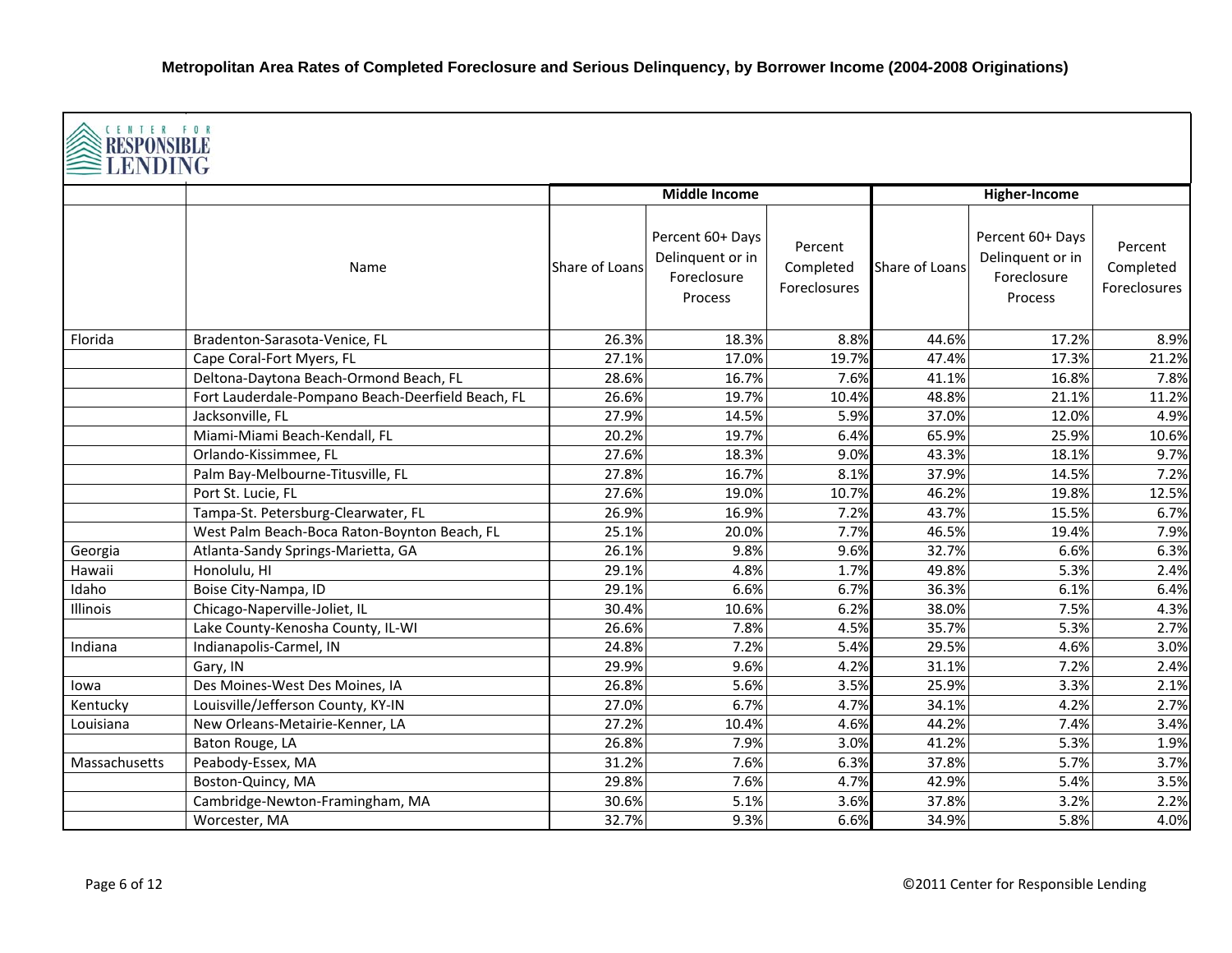| CENTER FOR<br>RESPONSI<br>ENDING |                                         |                            |                                                     |                                                                          |                                          |
|----------------------------------|-----------------------------------------|----------------------------|-----------------------------------------------------|--------------------------------------------------------------------------|------------------------------------------|
|                                  |                                         |                            |                                                     | 2004 - 2008 Originations (First lien loans on owner-occupied properties) |                                          |
|                                  | Name                                    | <b>Total HMDA</b><br>Loans | Total Loans in<br>Matched<br>HMDA/LPS/BBx<br>Sample | Percent 60+ Days<br>Delinquent or in<br>Foreclosure<br>Process           | Percent Completed<br><b>Foreclosures</b> |
| Maryland                         | Baltimore-Towson, MD                    | 601,172                    | 360,478                                             | 6.6%                                                                     | 3.0%                                     |
|                                  | Bethesda-Frederick-Gaithersburg, MD     | 344,185                    | 174,086                                             | 6.6%                                                                     | 4.3%                                     |
| Michigan                         | Detroit-Livonia-Dearborn, MI            | 290,100                    | 170,016                                             | 11.2%                                                                    | 22.4%                                    |
|                                  | Grand Rapids-Wyoming, MI                | 93,784                     | 65,089                                              | 6.4%                                                                     | 11.5%                                    |
|                                  | Warren-Troy-Farmington Hills, MI        | 410,114                    | 277,749                                             | 7.1%                                                                     | 10.8%                                    |
| Minnesota                        | Minneapolis-St. Paul-Bloomington, MN-WI | 587,824                    | 373,125                                             | 5.8%                                                                     | 8.8%                                     |
| Missouri                         | St. Louis, MO-IL                        | 569,656                    | 342,071                                             | 5.7%                                                                     | 5.7%                                     |
|                                  | Kansas City, MO-KS                      | 325,135                    | 225,410                                             | 5.3%                                                                     | 6.5%                                     |
| North Carolina                   | Raleigh-Cary, NC                        | 189,361                    | 116,190                                             | 5.0%                                                                     | 2.7%                                     |
|                                  | Charlotte-Gastonia-Concord, NC-SC       | 337,861                    | 204,821                                             | 7.3%                                                                     | 4.1%                                     |
| Nebraska                         | Omaha-Council Bluffs, NE-IA             | 96,130                     | 71,370                                              | 5.0%                                                                     | 4.2%                                     |
| New Jersey                       | Camden, NJ                              | 207,267                    | 145,437                                             | 9.3%                                                                     | 1.9%                                     |
|                                  | Edison-New Brunswick, NJ                | 375,314                    | 245,370                                             | 8.3%                                                                     | 1.8%                                     |
|                                  | Newark-Union, NJ-PA                     | 290,519                    | 197,483                                             | 10.7%                                                                    | 3.2%                                     |
| <b>New Mexico</b>                | Albuquerque, NM                         | 144,932                    | 92,903                                              | 6.3%                                                                     | 2.8%                                     |
| Nevada                           | Las Vegas-Paradise, NV                  | 655,083                    | 295,414                                             | 14.7%                                                                    | 16.1%                                    |
| New York                         | Albany-Schenectady-Troy, NY             | 74,305                     | 59,258                                              | 6.9%                                                                     | 1.9%                                     |
|                                  | Buffalo-Niagara Falls, NY               | 76,030                     | 58,685                                              | 5.6%                                                                     | 1.9%                                     |
|                                  | Nassau-Suffolk, NY                      | 430,244                    | 256,515                                             | 13.2%                                                                    | 2.4%                                     |
|                                  | Rochester, NY                           | 71,655                     | 56,910                                              | 6.2%                                                                     | 2.4%                                     |
|                                  | New York-White Plains-Wayne, NY-NJ      | 945,862                    | 595,090                                             | 9.7%                                                                     | 1.9%                                     |
| Ohio                             | Columbus, OH                            | 218,818                    | 153,202                                             | 7.6%                                                                     | 6.6%                                     |
|                                  | Cleveland-Elyria-Mentor, OH             | 198,781                    | 142,512                                             | 10.5%                                                                    | 8.2%                                     |
|                                  | Dayton, OH                              | 88,521                     | 67,631                                              | 7.6%                                                                     | 6.5%                                     |
|                                  | Cincinnati-Middletown, OH-KY-IN         | 245,072                    | 178,020                                             | 7.4%                                                                     | 5.8%                                     |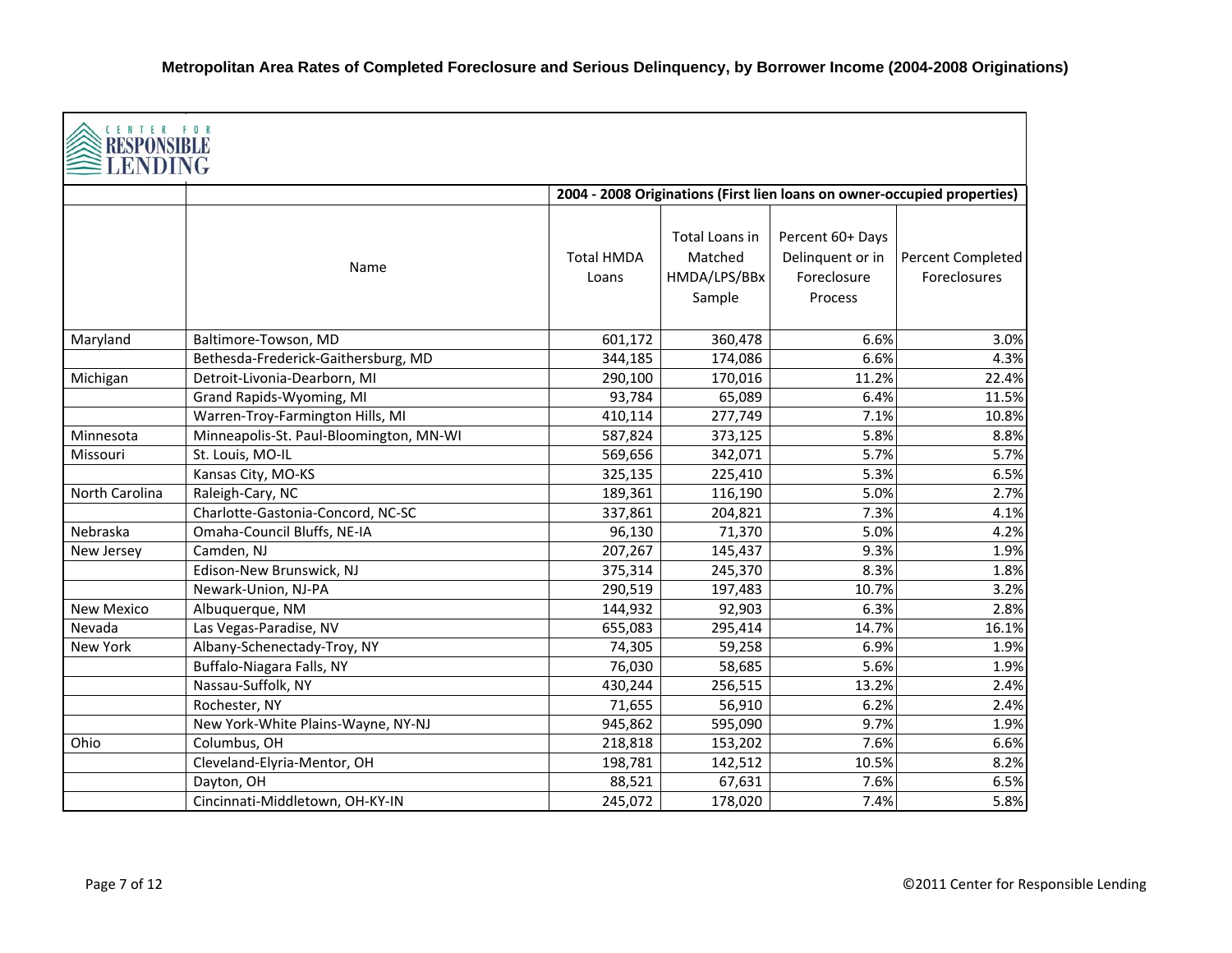| CENTER FOR<br>RESPONSIBLI<br>LENDING |                                         |                   |                                                                |                                      |                |                                                                |                                      |  |  |
|--------------------------------------|-----------------------------------------|-------------------|----------------------------------------------------------------|--------------------------------------|----------------|----------------------------------------------------------------|--------------------------------------|--|--|
|                                      |                                         |                   | Low-Income                                                     |                                      |                | <b>Moderate Income</b>                                         |                                      |  |  |
|                                      | Name                                    | Share of<br>Loans | Percent 60+ Days<br>Delinquent or in<br>Foreclosure<br>Process | Percent<br>Completed<br>Foreclosures | Share of Loans | Percent 60+ Days<br>Delinquent or in<br>Foreclosure<br>Process | Percent<br>Completed<br>Foreclosures |  |  |
| Maryland                             | Baltimore-Towson, MD                    | 8.1%              | 7.9%                                                           | 3.5%                                 | 23.2%          | 7.3%                                                           | 3.0%                                 |  |  |
|                                      | Bethesda-Frederick-Gaithersburg, MD     | 8.7%              | 5.8%                                                           | 2.6%                                 | 25.2%          | 7.4%                                                           | 4.6%                                 |  |  |
| Michigan                             | Detroit-Livonia-Dearborn, MI            | 8.1%              | 13.6%                                                          | 30.3%                                | 25.4%          | 13.3%                                                          | 28.5%                                |  |  |
|                                      | Grand Rapids-Wyoming, MI                | 12.2%             | 7.9%                                                           | 19.0%                                | 28.8%          | 7.9%                                                           | 14.3%                                |  |  |
|                                      | Warren-Troy-Farmington Hills, MI        | 12.5%             | 8.8%                                                           | 14.5%                                | 26.8%          | 8.2%                                                           | 13.2%                                |  |  |
| Minnesota                            | Minneapolis-St. Paul-Bloomington, MN-WI | 10.1%             | 5.9%                                                           | 8.9%                                 | 29.6%          | 6.8%                                                           | 10.9%                                |  |  |
| Missouri                             | St. Louis, MO-IL                        | 11.8%             | 8.7%                                                           | 10.9%                                | 27.0%          | 7.1%                                                           | 7.3%                                 |  |  |
|                                      | Kansas City, MO-KS                      | 11.3%             | 7.7%                                                           | 12.4%                                | 27.2%          | 6.6%                                                           | 8.2%                                 |  |  |
| North Carolina                       | Raleigh-Cary, NC                        | 9.4%              | 6.8%                                                           | 4.7%                                 | 24.6%          | 6.8%                                                           | 3.6%                                 |  |  |
|                                      | Charlotte-Gastonia-Concord, NC-SC       | 8.6%              | 10.2%                                                          | 7.1%                                 | 23.6%          | 9.8%                                                           | 5.7%                                 |  |  |
| Nebraska                             | Omaha-Council Bluffs, NE-IA             | 12.4%             | 7.9%                                                           | 7.6%                                 | 26.9%          | 6.1%                                                           | 5.3%                                 |  |  |
| New Jersey                           | Camden, NJ                              | 7.4%              | 10.4%                                                          | 2.2%                                 | 25.1%          | 10.4%                                                          | 2.1%                                 |  |  |
|                                      | Edison-New Brunswick, NJ                | 5.8%              | 6.7%                                                           | 1.0%                                 | 21.2%          | 8.3%                                                           | 1.5%                                 |  |  |
|                                      | Newark-Union, NJ-PA                     | 3.7%              | 9.6%                                                           | 2.0%                                 | 16.9%          | 11.0%                                                          | 2.8%                                 |  |  |
| <b>New Mexico</b>                    | Albuquerque, NM                         | 5.8%              | 6.4%                                                           | 3.3%                                 | 21.9%          | 8.2%                                                           | 3.3%                                 |  |  |
| Nevada                               | Las Vegas-Paradise, NV                  | 2.9%              | 9.6%                                                           | 6.7%                                 | 14.9%          | 12.6%                                                          | 11.0%                                |  |  |
| New York                             | Albany-Schenectady-Troy, NY             | 6.7%              | 10.1%                                                          | 3.7%                                 | 24.3%          | 8.2%                                                           | 2.4%                                 |  |  |
|                                      | Buffalo-Niagara Falls, NY               | 9.9%              | 9.2%                                                           | 4.0%                                 | 26.0%          | 6.7%                                                           | 2.6%                                 |  |  |
|                                      | Nassau-Suffolk, NY                      | 3.3%              | 6.7%                                                           | 1.0%                                 | 17.2%          | 10.6%                                                          | 1.6%                                 |  |  |
|                                      | Rochester, NY                           | 11.3%             | 9.8%                                                           | 5.2%                                 | 28.4%          | 7.6%                                                           | 2.9%                                 |  |  |
|                                      | New York-White Plains-Wayne, NY-NJ      | 0.7%              | 4.8%                                                           | 0.9%                                 | 5.2%           | 4.8%                                                           | 0.6%                                 |  |  |
| Ohio                                 | Columbus, OH                            | 9.9%              | 10.5%                                                          | 10.7%                                | 25.2%          | 9.7%                                                           | 8.5%                                 |  |  |
|                                      | Cleveland-Elyria-Mentor, OH             | 10.4%             | 14.0%                                                          | 14.1%                                | 27.1%          | 12.8%                                                          | 10.9%                                |  |  |
|                                      | Dayton, OH                              | 10.8%             | 10.8%                                                          | 11.4%                                | 25.8%          | 9.7%                                                           | 8.5%                                 |  |  |
|                                      | Cincinnati-Middletown, OH-KY-IN         | 10.2%             | 10.1%                                                          | 9.1%                                 | 26.3%          | 9.1%                                                           | 7.9%                                 |  |  |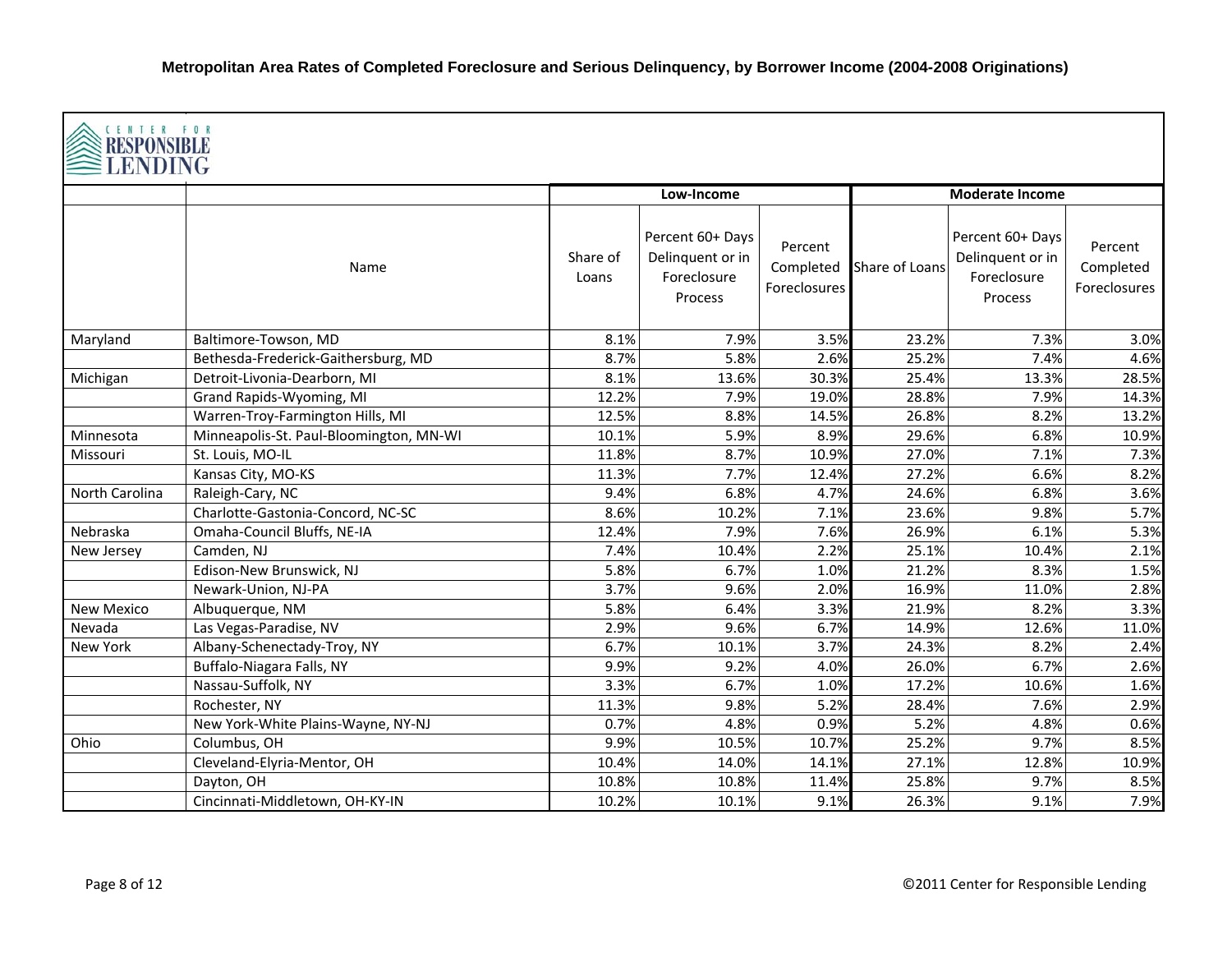| CENTER FOR<br><b>RESPONSIBLE</b><br>≧LENDING |                                         |                |                                                                |                                      |                |                                                                |                                      |
|----------------------------------------------|-----------------------------------------|----------------|----------------------------------------------------------------|--------------------------------------|----------------|----------------------------------------------------------------|--------------------------------------|
|                                              |                                         |                | <b>Middle Income</b>                                           |                                      |                | Higher-Income                                                  |                                      |
|                                              | Name                                    | Share of Loans | Percent 60+ Days<br>Delinquent or in<br>Foreclosure<br>Process | Percent<br>Completed<br>Foreclosures | Share of Loans | Percent 60+ Days<br>Delinquent or in<br>Foreclosure<br>Process | Percent<br>Completed<br>Foreclosures |
| Maryland                                     | Baltimore-Towson, MD                    | 28.6%          | 6.8%                                                           | 3.1%                                 | 35.2%          | 5.5%                                                           | 2.7%                                 |
|                                              | Bethesda-Frederick-Gaithersburg, MD     | 28.8%          | 7.1%                                                           | 5.2%                                 | 31.8%          | 5.3%                                                           | 3.4%                                 |
| Michigan                                     | Detroit-Livonia-Dearborn, MI            | 29.0%          | 11.8%                                                          | 24.2%                                | 32.9%          | 8.3%                                                           | 14.4%                                |
|                                              | Grand Rapids-Wyoming, MI                | 27.0%          | 6.2%                                                           | 10.1%                                | 27.7%          | 4.4%                                                           | 6.5%                                 |
|                                              | Warren-Troy-Farmington Hills, MI        | 27.3%          | 7.0%                                                           | 10.0%                                | 29.2%          | 5.4%                                                           | 7.5%                                 |
| Minnesota                                    | Minneapolis-St. Paul-Bloomington, MN-WI | 29.2%          | 6.0%                                                           | 9.1%                                 | 27.3%          | 4.3%                                                           | 6.0%                                 |
| Missouri                                     | St. Louis, MO-IL                        | 26.4%          | 5.6%                                                           | 5.0%                                 | 30.5%          | 3.4%                                                           | 2.9%                                 |
|                                              | Kansas City, MO-KS                      | 27.5%          | 5.0%                                                           | 5.6%                                 | 30.3%          | 3.4%                                                           | 3.5%                                 |
| North Carolina                               | Raleigh-Cary, NC                        | 25.7%          | 4.7%                                                           | 2.6%                                 | 34.4%          | 3.1%                                                           | 1.6%                                 |
|                                              | Charlotte-Gastonia-Concord, NC-SC       | 23.8%          | 7.5%                                                           | 4.0%                                 | 38.0%          | 4.8%                                                           | 2.3%                                 |
| Nebraska                                     | Omaha-Council Bluffs, NE-IA             | 27.4%          | 4.7%                                                           | 3.7%                                 | 29.0%          | 2.9%                                                           | 2.4%                                 |
| New Jersey                                   | Camden, NJ                              | 31.3%          | 9.8%                                                           | 2.1%                                 | 31.3%          | 7.7%                                                           | 1.6%                                 |
|                                              | Edison-New Brunswick, NJ                | 31.0%          | 8.9%                                                           | 2.0%                                 | 35.6%          | 7.8%                                                           | 1.8%                                 |
|                                              | Newark-Union, NJ-PA                     | 30.0%          | 12.2%                                                          | 3.8%                                 | 43.3%          | 9.4%                                                           | 3.2%                                 |
| <b>New Mexico</b>                            | Albuquerque, NM                         | 27.0%          | 6.9%                                                           | 2.9%                                 | 39.9%          | 5.0%                                                           | 2.4%                                 |
| Nevada                                       | Las Vegas-Paradise, NV                  | 29.5%          | 14.9%                                                          | 15.8%                                | 46.3%          | 15.8%                                                          | 18.1%                                |
| <b>New York</b>                              | Albany-Schenectady-Troy, NY             | 30.3%          | 7.2%                                                           | 1.9%                                 | 33.6%          | 4.9%                                                           | 1.1%                                 |
|                                              | Buffalo-Niagara Falls, NY               | 28.4%          | 5.6%                                                           | 1.6%                                 | 31.9%          | 3.7%                                                           | 1.1%                                 |
|                                              | Nassau-Suffolk, NY                      | 33.6%          | 15.2%                                                          | 2.8%                                 | 40.4%          | 13.0%                                                          | 2.5%                                 |
|                                              | Rochester, NY                           | 27.3%          | 5.6%                                                           | 2.2%                                 | 29.5%          | 3.9%                                                           | 1.2%                                 |
|                                              | New York-White Plains-Wayne, NY-NJ      | 16.2%          | 6.8%                                                           | 1.0%                                 | 72.4%          | 10.5%                                                          | 2.2%                                 |
| Ohio                                         | Columbus, OH                            | 26.5%          | 7.6%                                                           | 6.4%                                 | 32.8%          | 5.0%                                                           | 3.8%                                 |
|                                              | Cleveland-Elyria-Mentor, OH             | 27.3%          | 10.8%                                                          | 7.6%                                 | 30.4%          | 7.0%                                                           | 4.5%                                 |
|                                              | Dayton, OH                              | 27.5%          | 7.5%                                                           | 6.1%                                 | 30.9%          | 4.8%                                                           | 3.2%                                 |
|                                              | Cincinnati-Middletown, OH-KY-IN         | 26.8%          | 7.6%                                                           | 5.6%                                 | 32.6%          | 4.8%                                                           | 3.2%                                 |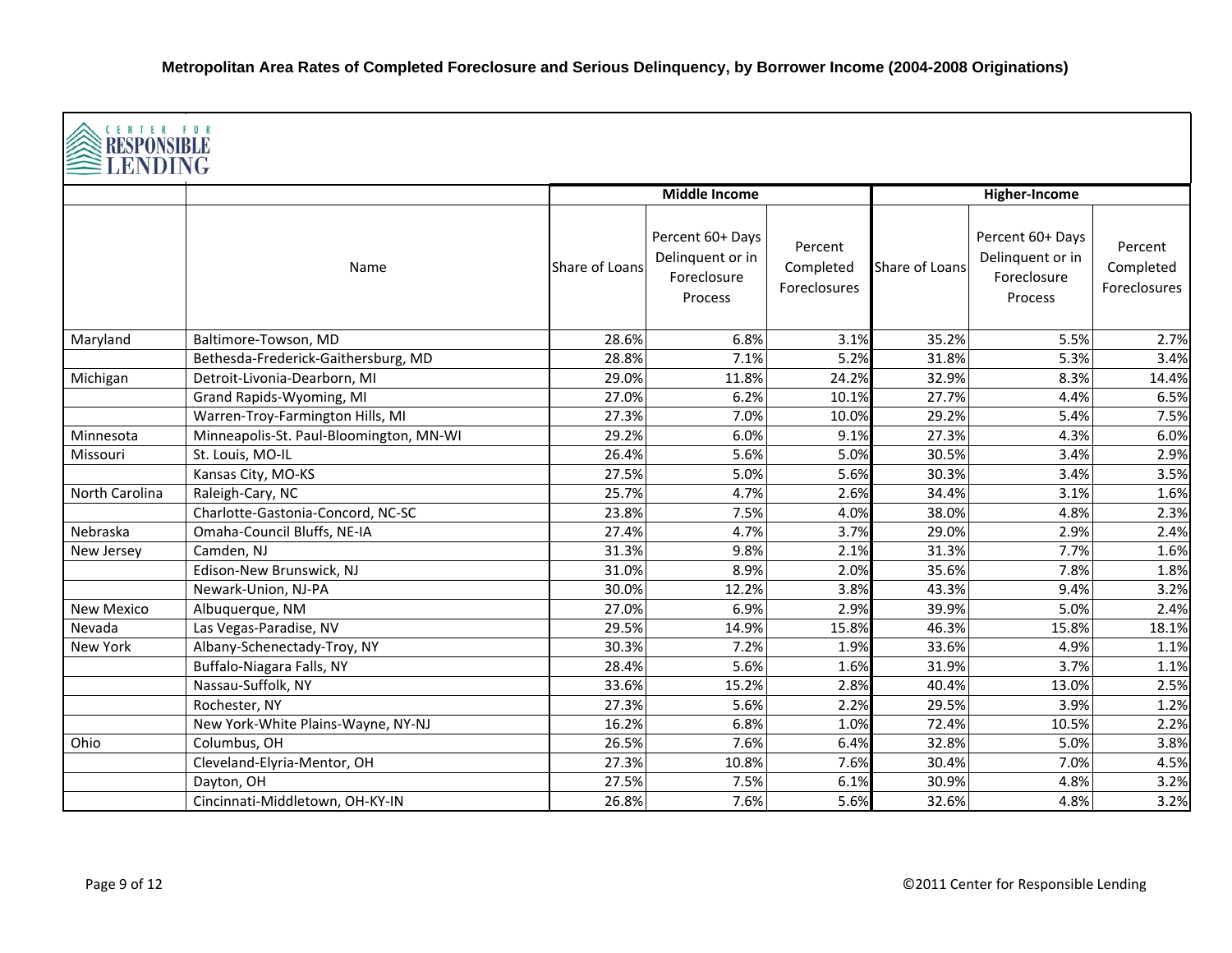| <b>CENTER FOR</b><br>RESPONSIB<br>LENDING |                                                |                            |                                                     |                                                                          |                                   |
|-------------------------------------------|------------------------------------------------|----------------------------|-----------------------------------------------------|--------------------------------------------------------------------------|-----------------------------------|
|                                           |                                                |                            |                                                     | 2004 - 2008 Originations (First lien loans on owner-occupied properties) |                                   |
|                                           | Name                                           | <b>Total HMDA</b><br>Loans | Total Loans in<br>Matched<br>HMDA/LPS/BBx<br>Sample | Percent 60+ Days<br>Delinquent or in<br>Foreclosure<br>Process           | Percent Completed<br>Foreclosures |
| Oklahoma                                  | Tulsa, OK                                      | 88,612                     | 66,291                                              | 6.2%                                                                     | 4.3%                              |
|                                           | Oklahoma City, OK                              | 138,334                    | 100,540                                             | 5.7%                                                                     | 3.8%                              |
| Oregon                                    | Portland-Vancouver-Beaverton, OR-WA            | 454,963                    | 274,083                                             | 5.9%                                                                     | 3.6%                              |
| Pennsylvania                              | Philadelphia, PA                               | 525,321                    | 345,671                                             | 6.2%                                                                     | 1.9%                              |
|                                           | Pittsburgh, PA                                 | 172,258                    | 133,862                                             | 6.1%                                                                     | 3.2%                              |
|                                           | Allentown-Bethlehem-Easton, PA-NJ              | 102,161                    | 75,620                                              | 8.0%                                                                     | 2.6%                              |
| Rhode Island                              | Providence-New Bedford-Fall River, RI-MA       | 212,485                    | 148,678                                             | 8.1%                                                                     | 5.8%                              |
| South Carolina                            | Charleston-North Charleston-Summerville, SC    | 107,955                    | 69,761                                              | 7.8%                                                                     | 3.4%                              |
|                                           | Columbia, SC                                   | 88,939                     | 60,803                                              | 7.6%                                                                     | 3.7%                              |
| <b>Tennessee</b>                          | Nashville-Davidson--Murfreesboro--Franklin, TN | 275,990                    | 169,626                                             | 6.2%                                                                     | 4.3%                              |
|                                           | Knoxville, TN                                  | 85,679                     | 60,468                                              | 5.3%                                                                     | 4.8%                              |
|                                           | Memphis, TN-MS-AR                              | 154,105                    | 103,262                                             | 11.0%                                                                    | 8.5%                              |
| Texas                                     | Austin-Round Rock, TX                          | 225,878                    | 145,322                                             | 4.2%                                                                     | 3.5%                              |
|                                           | Dallas-Plano-Irving, TX                        | 587,202                    | 351,354                                             | 6.3%                                                                     | 6.5%                              |
|                                           | Fort Worth-Arlington, TX                       | 283,230                    | 171,915                                             | 6.8%                                                                     | 6.4%                              |
|                                           | Houston-Sugar Land-Baytown, TX                 | 791,591                    | 457,031                                             | 7.1%                                                                     | 6.6%                              |
|                                           | San Antonio, TX                                | 197,734                    | 137,738                                             | 5.9%                                                                     | 3.9%                              |
| Utah                                      | Ogden-Clearfield, UT                           | 89,254                     | 60,983                                              | 4.4%                                                                     | 3.8%                              |
|                                           | Salt Lake City, UT                             | 227,945                    | 137,972                                             | 5.4%                                                                     | 3.3%                              |
| Virginia                                  | Richmond, VA                                   | 204,776                    | 140,845                                             | 6.0%                                                                     | 3.4%                              |
|                                           | Virginia Beach-Norfolk-Newport News, VA-NC     | 313,740                    | 207,577                                             | 5.1%                                                                     | 3.2%                              |
| Washington                                | Seattle-Bellevue-Everett, WA                   | 673,897                    | 361,270                                             | 6.2%                                                                     | 2.8%                              |
|                                           | Tacoma, WA                                     | 171,898                    | 107,075                                             | 7.8%                                                                     | 4.5%                              |
| Wisconsin                                 | Milwaukee-Waukesha-West Allis, WI              | 211,745                    | 140,106                                             | 6.6%                                                                     | 4.3%                              |

Г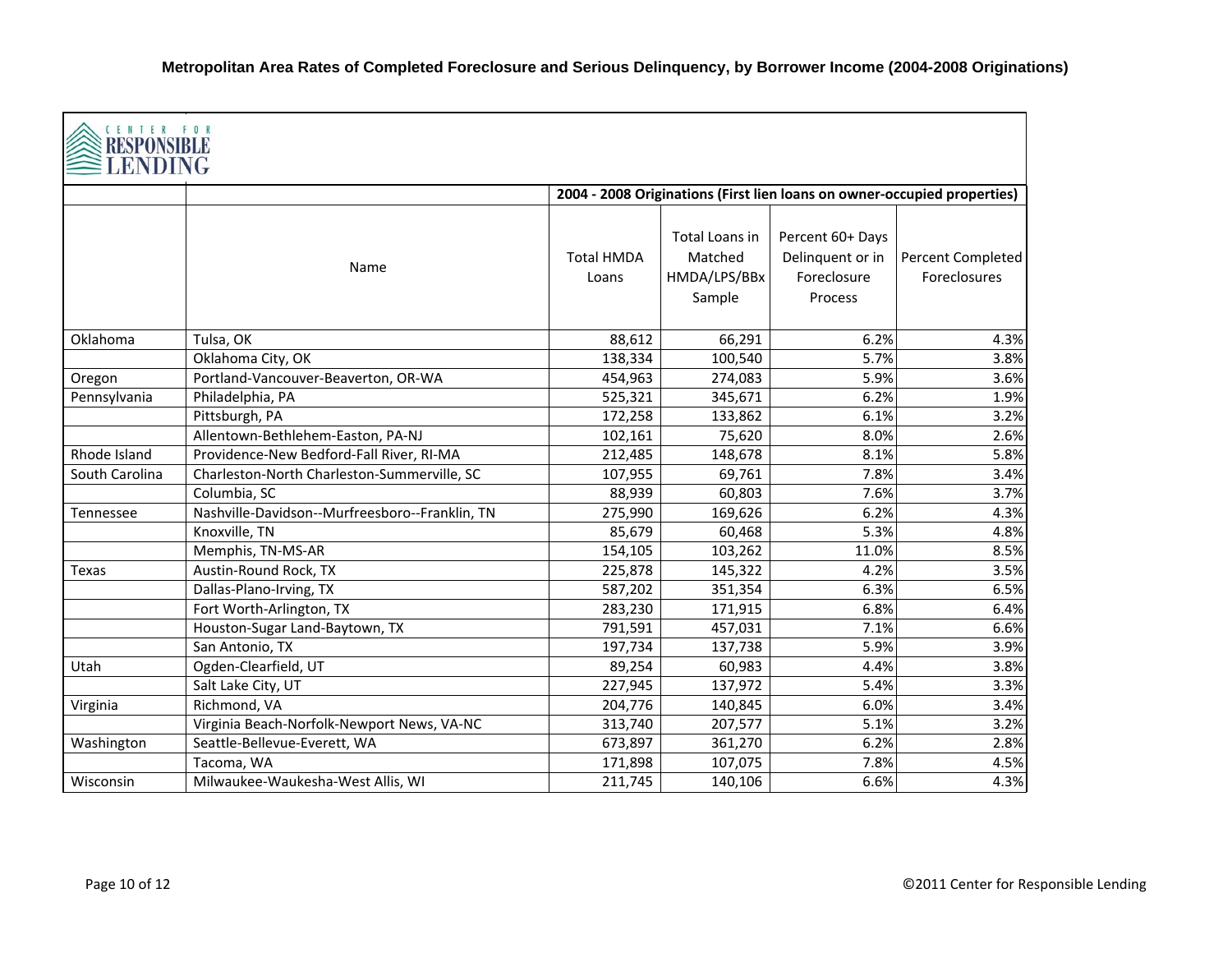|                | CENTER FOR<br><b>RESPONSIBLE</b><br><b>≧LENDING</b> |                   |                                                                |                                      |                |                                                                |                                      |  |  |
|----------------|-----------------------------------------------------|-------------------|----------------------------------------------------------------|--------------------------------------|----------------|----------------------------------------------------------------|--------------------------------------|--|--|
|                |                                                     |                   | Low-Income                                                     |                                      |                | <b>Moderate Income</b>                                         |                                      |  |  |
|                | Name                                                | Share of<br>Loans | Percent 60+ Days<br>Delinquent or in<br>Foreclosure<br>Process | Percent<br>Completed<br>Foreclosures | Share of Loans | Percent 60+ Days<br>Delinquent or in<br>Foreclosure<br>Process | Percent<br>Completed<br>Foreclosures |  |  |
| Oklahoma       | Tulsa, OK                                           | 8.3%              | 8.2%                                                           | 8.0%                                 | 23.3%          | 8.0%                                                           | 5.7%                                 |  |  |
|                | Oklahoma City, OK                                   | 9.2%              | 7.8%                                                           | 6.7%                                 | 24.0%          | 7.2%                                                           | 5.0%                                 |  |  |
| Oregon         | Portland-Vancouver-Beaverton, OR-WA                 | 4.5%              | 4.1%                                                           | 2.4%                                 | 22.1%          | 5.9%                                                           | 3.4%                                 |  |  |
| Pennsylvania   | Philadelphia, PA                                    | 8.8%              | 10.6%                                                          | 3.3%                                 | 21.1%          | 8.1%                                                           | 2.4%                                 |  |  |
|                | Pittsburgh, PA                                      | 8.7%              | 10.5%                                                          | 7.2%                                 | 22.0%          | 7.9%                                                           | 4.5%                                 |  |  |
|                | Allentown-Bethlehem-Easton, PA-NJ                   | 7.4%              | 10.1%                                                          | 3.8%                                 | 22.7%          | 8.9%                                                           | 3.1%                                 |  |  |
| Rhode Island   | Providence-New Bedford-Fall River, RI-MA            | 4.2%              | 6.8%                                                           | 3.3%                                 | 20.8%          | 8.9%                                                           | 5.0%                                 |  |  |
| South Carolina | Charleston-North Charleston-Summerville, SC         | 4.6%              | 10.4%                                                          | 3.9%                                 | 20.2%          | 9.4%                                                           | 3.9%                                 |  |  |
|                | Columbia, SC                                        | 9.6%              | 11.0%                                                          | 7.3%                                 | 25.2%          | 9.7%                                                           | 4.7%                                 |  |  |
| Tennessee      | Nashville-Davidson--Murfreesboro--Franklin, TN      | 9.0%              | 8.2%                                                           | 6.8%                                 | 25.2%          | 7.9%                                                           | 5.7%                                 |  |  |
|                | Knoxville, TN                                       | 10.0%             | 7.2%                                                           | 8.4%                                 | 24.2%          | 6.7%                                                           | 5.9%                                 |  |  |
|                | Memphis, TN-MS-AR                                   | 8.2%              | 18.2%                                                          | 15.9%                                | 22.4%          | 15.3%                                                          | 12.0%                                |  |  |
| Texas          | Austin-Round Rock, TX                               | 6.2%              | 5.7%                                                           | 5.5%                                 | 22.3%          | 6.1%                                                           | 5.1%                                 |  |  |
|                | Dallas-Plano-Irving, TX                             | 6.5%              | 9.1%                                                           | 9.9%                                 | 20.9%          | 8.7%                                                           | 8.9%                                 |  |  |
|                | Fort Worth-Arlington, TX                            | 7.0%              | 9.1%                                                           | 9.2%                                 | 22.2%          | 8.7%                                                           | 8.6%                                 |  |  |
|                | Houston-Sugar Land-Baytown, TX                      | 4.5%              | 9.2%                                                           | 8.2%                                 | 20.0%          | 9.8%                                                           | 9.1%                                 |  |  |
|                | San Antonio, TX                                     | 4.5%              | 9.2%                                                           | 6.6%                                 | 16.7%          | 8.1%                                                           | 5.8%                                 |  |  |
| Utah           | Ogden-Clearfield, UT                                | 7.5%              | 4.7%                                                           | 6.4%                                 | 26.0%          | 4.5%                                                           | 4.3%                                 |  |  |
|                | Salt Lake City, UT                                  | 5.9%              | 4.5%                                                           | 3.0%                                 | 24.1%          | 5.5%                                                           | 3.2%                                 |  |  |
| Virginia       | Richmond, VA                                        | 9.1%              | 7.6%                                                           | 4.6%                                 | 25.3%          | 7.4%                                                           | 4.0%                                 |  |  |
|                | Virginia Beach-Norfolk-Newport News, VA-NC          | 5.5%              | 5.6%                                                           | 3.2%                                 | 21.4%          | 6.0%                                                           | 3.5%                                 |  |  |
| Washington     | Seattle-Bellevue-Everett, WA                        | 3.8%              | 4.6%                                                           | 1.9%                                 | 19.0%          | 6.1%                                                           | 2.6%                                 |  |  |
|                | Tacoma, WA                                          | 2.5%              | 5.0%                                                           | 2.7%                                 | 17.3%          | 7.3%                                                           | 4.0%                                 |  |  |
| Wisconsin      | Milwaukee-Waukesha-West Allis, WI                   | 8.8%              | 10.1%                                                          | 7.7%                                 | 25.2%          | 9.0%                                                           | 6.2%                                 |  |  |